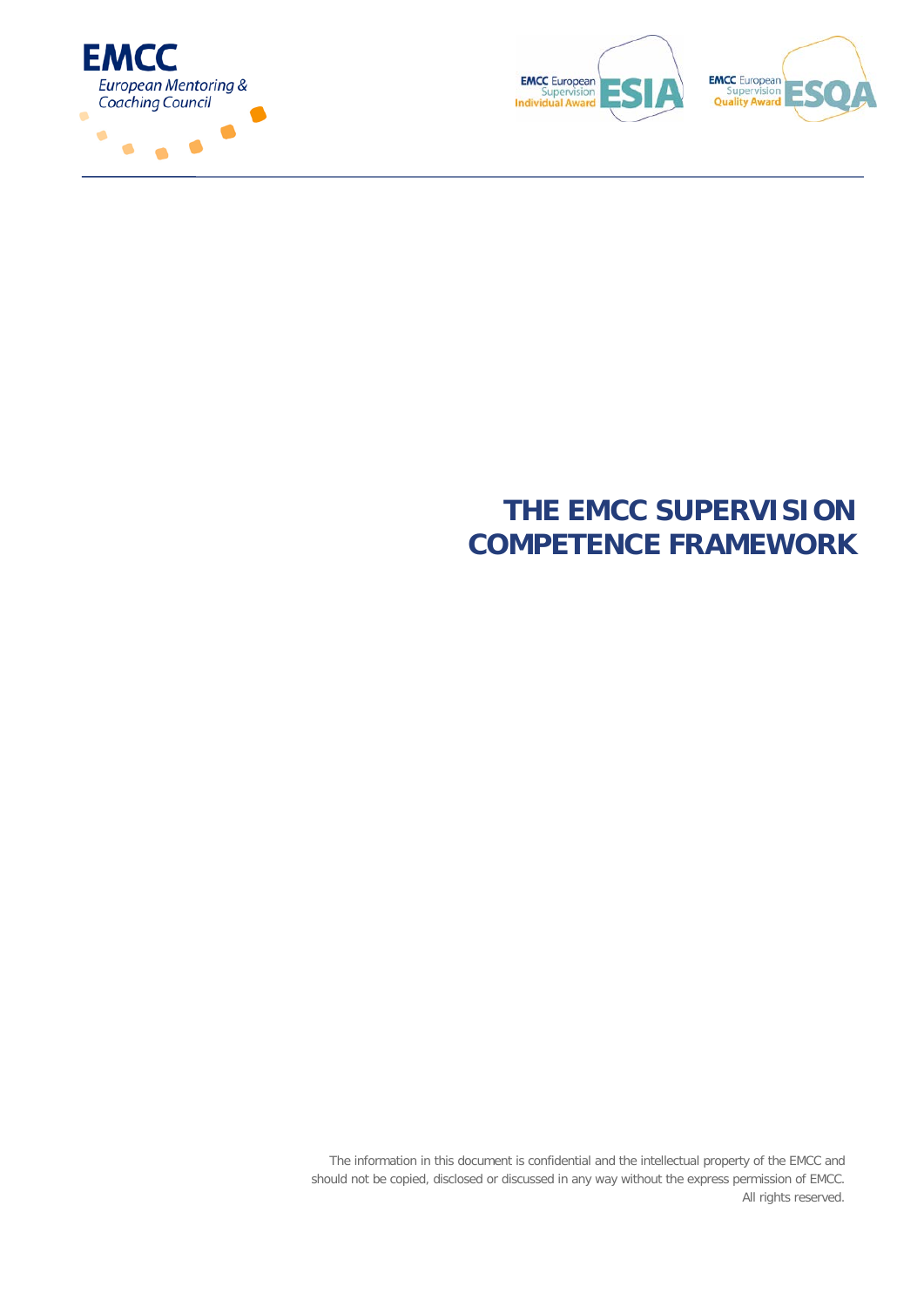# **EMCC supervision competence framework**

EMCC supports the use of competence frameworks as part of a wider approach to the training, development and assessment of coaches, mentors and supervisors. The EMCC Supervision Competence Framework describes the skills and behaviours we believe to be associated with good practice in supervision. EMCC also accepts that competence frameworks have limitations. There are some qualities of an effective supervisor, for example, 'personal presence', that may not be easily broken into constituent parts. Therefore, EMCC advocates an awareness of the whole person in addition to the skill-set that they have to offer i.e. 'how they are being' is equally as important as 'what they are doing'. Please bear this in mind when working with the EMCC Supervision Competence Framework. The capability indicators listed below each competence heading are therefore there for guidance only and are not a list of absolute requirements.

The EMCC guidelines on supervision are available on our website and can be downloaded [here.](https://emcc1.box.com/s/d4ydyhryok7usj2zp06dgcdiuho22lx6)

# 1. Manages the Supervision Contract and Process

Establishes and maintains a working contract with the supervisee and manages the supervision process effectively.

#### **a. Contracting**

- i. Establishes a contract for the supervision relationship
- ii. Includes 3-way, 4-way and group contracts as required
- iii. Addresses practical, professional and psychological aspects of the relationship
- iv. Revisits and reviews the contract, on an ongoing basis, according to need.

#### **b. Managing the Process**

- i. Is able to explain the purpose and practice of effective supervision
- ii. Can describe the philosophy (including values and beliefs) that informs their practice
- iii. Is able to structure supervision sessions and tailor this to each supervisee
- iv. Works in an open, transparent and collaborative way
- v. Is able to adapt personal approach to meet the coach/mentor's preferred learning style.

#### 2. Facilitates Development

Enables the supervisee to improve the standard of their practice through a process of facilitated reflection.

#### **a. Attributes**

- i. Has a good understanding of supervision models, theories, frameworks and ethical codes
- ii. Is able to assess the level at which the supervisee is working as a coach/mentor
- iii. Is able to use constructive challenge to assist the supervisee in developing new perspectives
- iv. Has the ability to train and develop coaching / mentoring skills
- v. Is able to share personal experience e.g. stories, in service of the supervision process.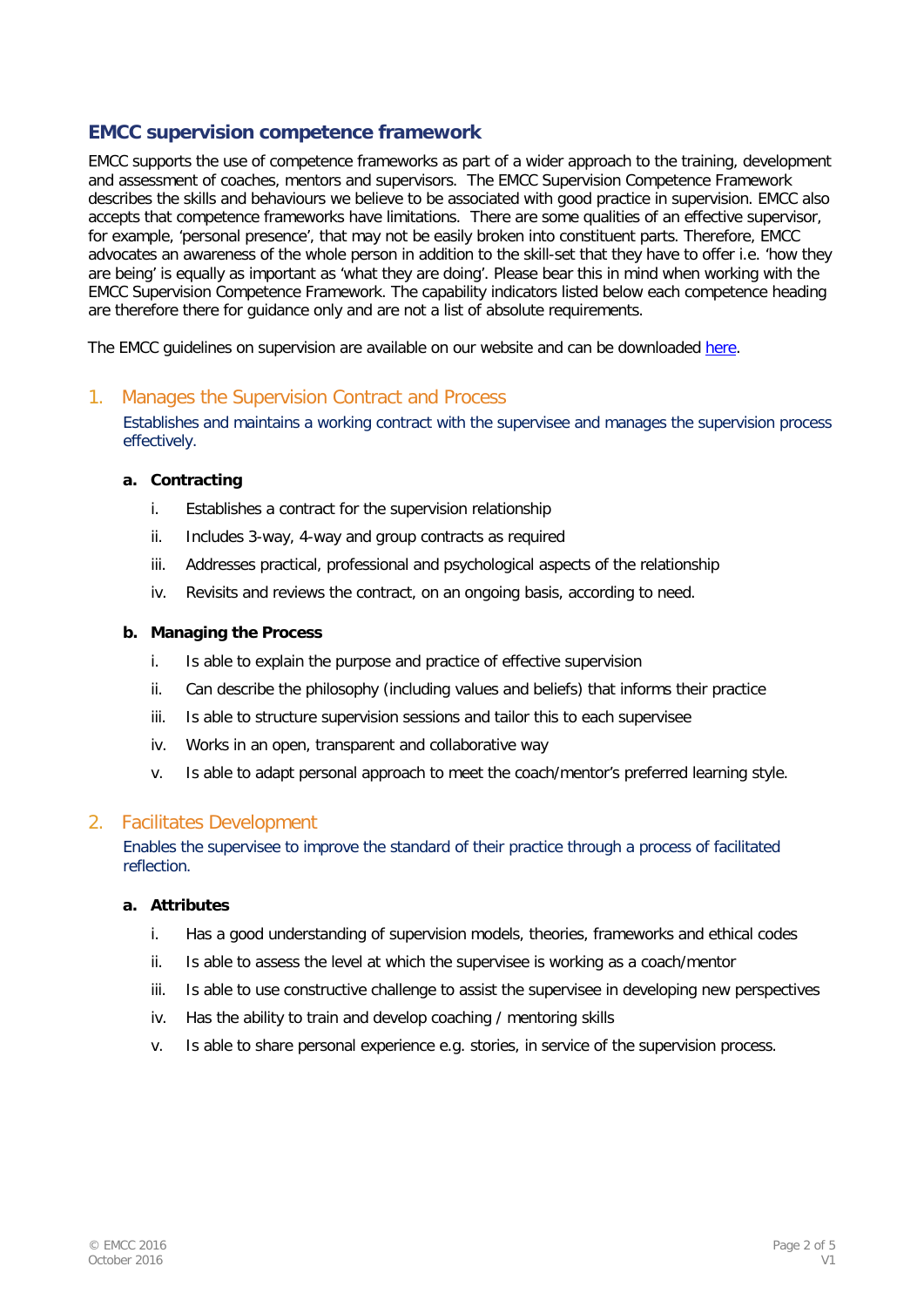## **b. Behaviours**

- i. Provides interventions that match the developmental stage of the supervisee
- ii. Facilitates the supervisee to reflect on their coaching / mentoring work
- iii. Helps the supervisee to recognise unconscious biases
- iv. Facilitates deep shifts which are embedded in the supervisee's style and in their practice
- v. Assists the supervisee to develop their 'internal supervisor'
- vi. Encourages the supervisee to experiment with new techniques
- vii. Enables the supervisee to see things from different perspectives
- viii. Acts as a role model for good reflective practice.

# 3. Promotes Professional Standards

Supports industry standards, compliance with an ethical code and commitment to continuing professional development.

## **a. Professional Compliance**

- i. Promotes adherence to an ethical code
- ii. Encourages active membership of at least one professional body
- iii. Encourages use of insurance as required within the country of operation
- iv. Is aware of the relevant legal responsibilities of a coach/mentor & supervisor
- v. Maintains a record of supervision experience.

#### **b. Ethical Practice**

- i. Applies a code of ethics as a supervisor
- ii. Supports supervisee to develop their own ethical maturity
- iii. Operates within the limits of own competence
- iv. Refers the supervisee to another professional when necessary
- v. Fosters awareness and competence in dealing with issues relating to diversity and inclusion
- vi. Is committed to anti-oppressive practice .

## **c. Reflective Practice**

- i. Engages in a process of regular reflective practice
- ii. Collects feedback on their supervision and applies lessons learnt from this
- iii. Is committed to continuing professional development as a supervisor
- iv. Receives supervision on their supervision
- v. Is developing their own, authentic approach to supervision.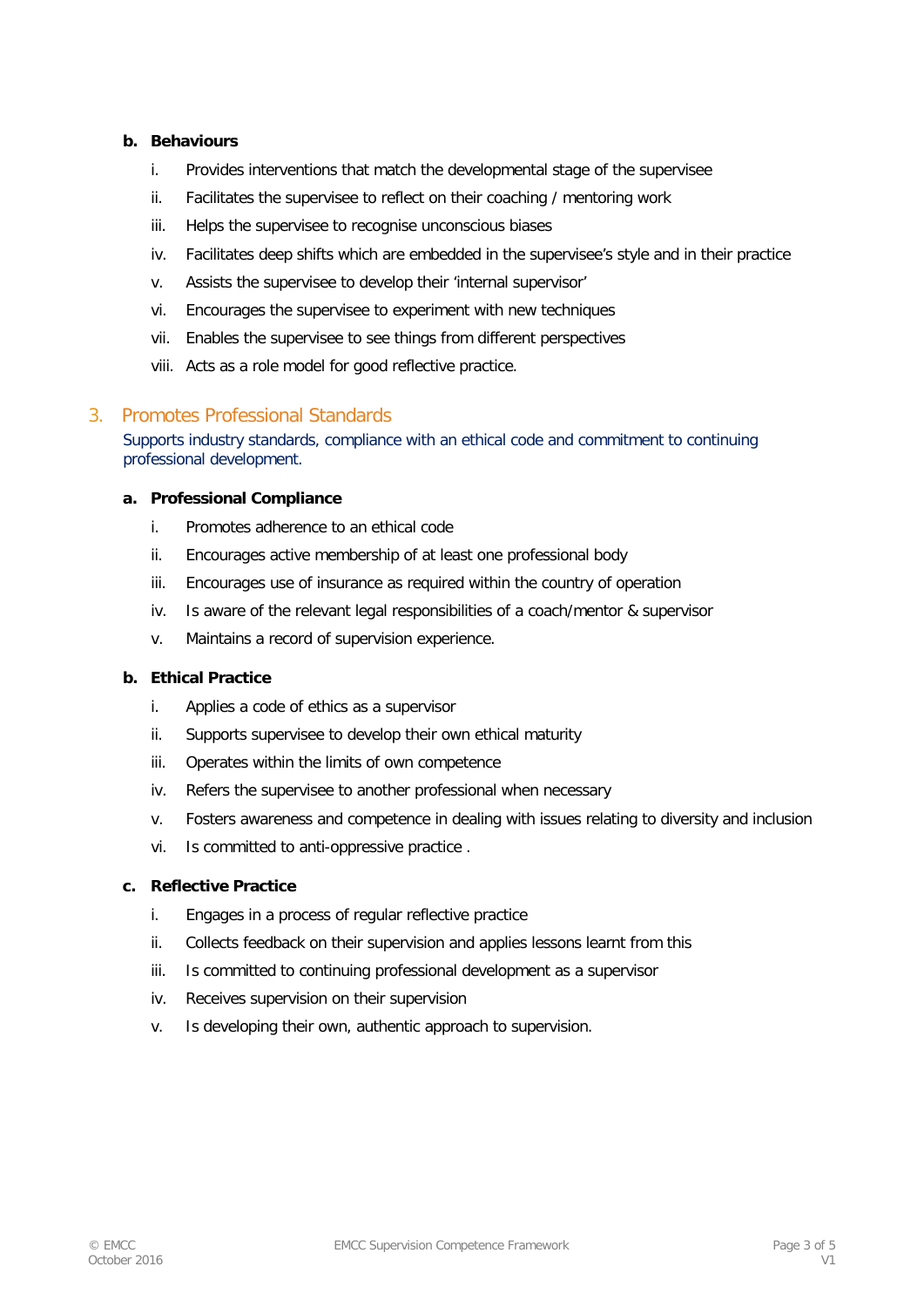# 4. Provides Support

Offers an appropriate level of support, ensuring the supervisee prioritises their own wellbeing.

- i. Develops supervisee confidence through active support and encouragement
- ii. Balances concern for the well-being of the supervisee with respect for their autonomy
- iii. Is able to detect issues which could impact on the supervisee's capacities
- iv. Assists in finding the most suitable way to proceed in relation to difficult cases
- v. Assists the supervisee in managing their workload, if required.

# 5. Relationship Awareness

Understands and works with the multiple layers of relationship that exist in the supervision process.

#### **a. Intrapersonal**

- i. Recognises the limitations of their own perspective
- ii. Uses their whole self as a source of interpersonal data within the relationship
- iii. Develops and utilises a capacity for working with uncertainty, ambiguity and complexity
- iv. Is willing to work at the edge of their own comfort and learning.

## **b. Interpersonal**

- i. Creates a safe reflective space for the supervisee
- ii. Establishes and maintains effective boundaries in the supervision relationship
- iii. Treats supervision as a collaborative relationship between equals
- iv. Seeks to overcome barriers or obstacles within the supervision relationship
- v. Understands and can also work with non-conscious psychological processes.

#### **c. Systemic Awareness**

- i. Is able to take a birds-eye view and hold multiple perspectives
- ii. Maintains an awareness of the system and/or culture in which the supervisee is operating
- iii. Maintains an awareness of the relationships that exist within the system
- iv. Is alert to the impact of aspects of the system on the supervisee
- v. Understands and is able to work with 'parallel process'?